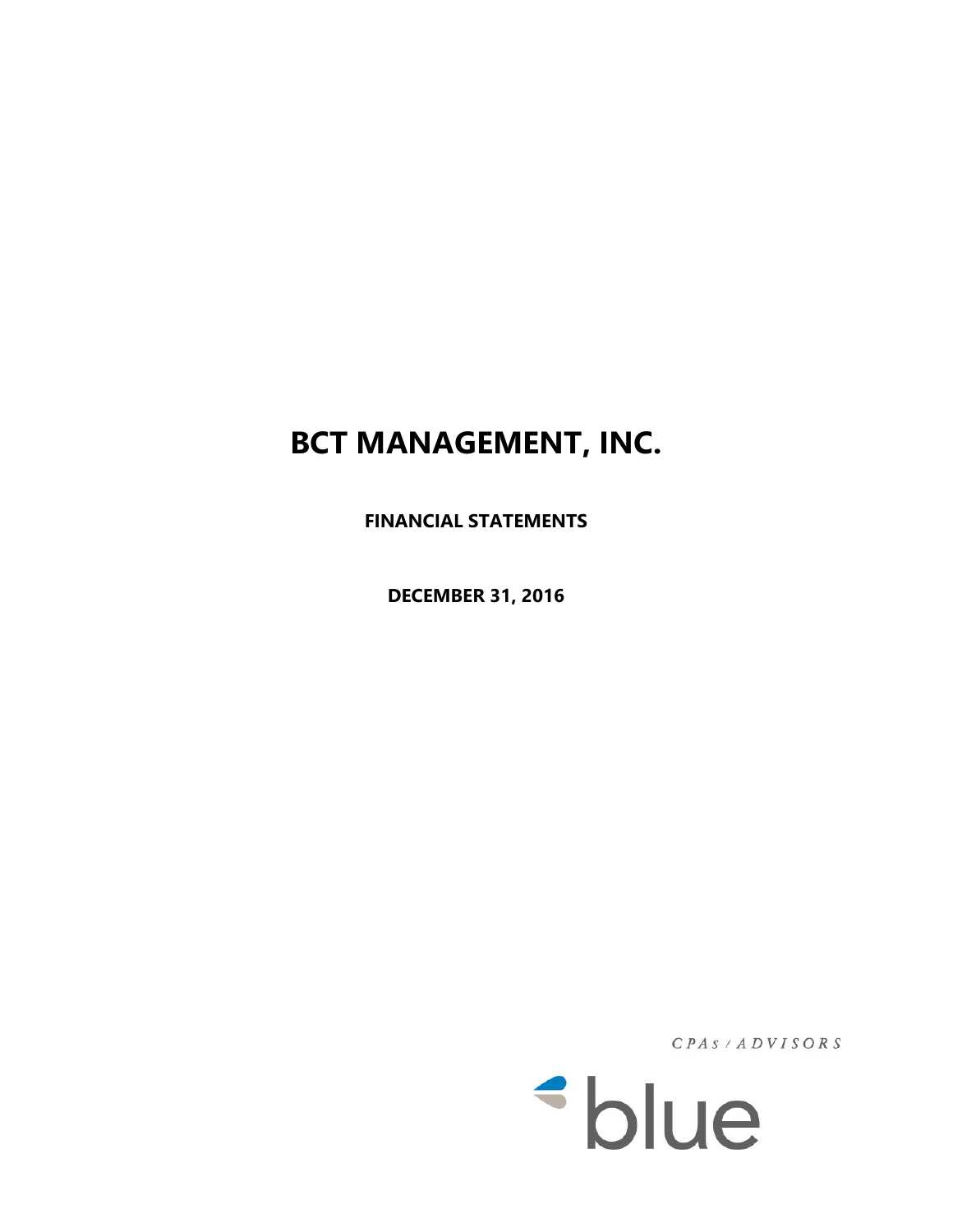# TABLE OF CONTENTS **DECEMBER 31, 2016**

|                             | Page |
|-----------------------------|------|
|                             |      |
| <b>Financial Statements</b> |      |
|                             |      |
|                             |      |
|                             |      |
|                             |      |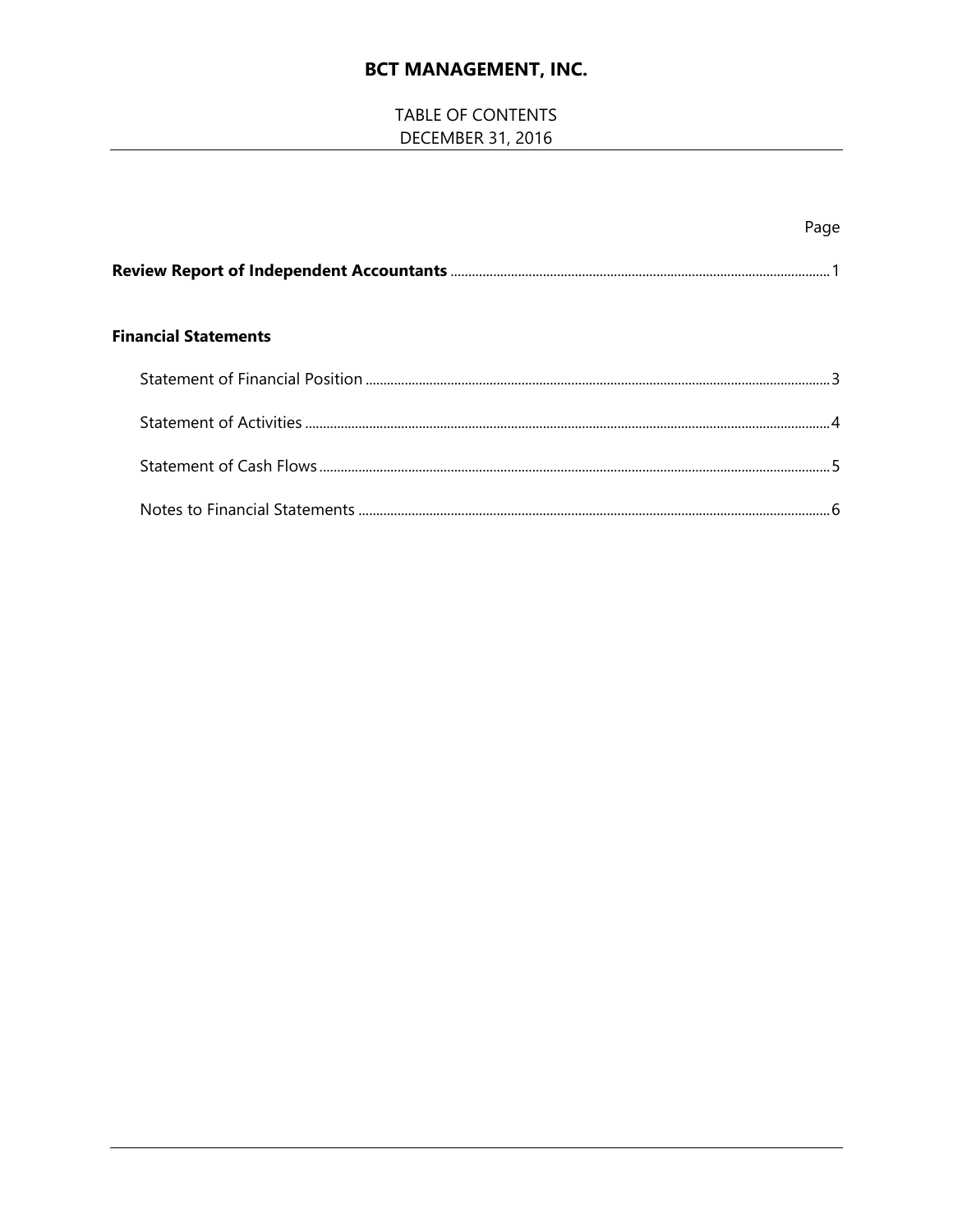*\*blue* 

Blue & Co., LLC / 813 West Second Street / Seymour, IN 47274 main 812.522.8416 fax 812.523.8615 email blue@blueandco.com

# REPORT OF INDEPENDENT AUDITORS

Board of Directors BCT Management, Inc. Bloomington, IN

We have reviewed the accompanying financial statements of BCT Management, Inc. (the "Organization") which comprise the statement of financial position as of December 31, 2016, and the related statements of activities and cash flows for the year then ended, and the related notes to the financial statements. A review includes primarily applying analytical procedures to management's financial data and making inquiries of the Organization's management. A review is substantially less in scope than an audit, the objective of which is the expression of an opinion regarding the financial statements as a whole. Accordingly, we do not express such an opinion.

#### Management's Responsibility for the Financial Statements

Management is responsible for the preparation and fair presentation of the financial statements in accordance with accounting principles generally accepted in the United States of America; this includes the design, implementation, and maintenance of internal control relevant to the preparation and fair presentation of the financial statements that are free from material misstatement whether due to fraud or error.

#### Accountant's Responsibility

Our responsibility is to conduct the review engagement in accordance with Statements on Standards for Accounting and Review Services promulgated by the Accounting and Review Services Committee of the American Institute of Certified Public Accountants. Those standards require us to perform procedures to obtain limited assurance as a basis for reporting whether we are aware of any material modifications that should be made to the financial statements for them to be in accordance with accounting principles general accepted in the United States of America. We believe that the results of our procedures provide a reasonable basis for our conclusion.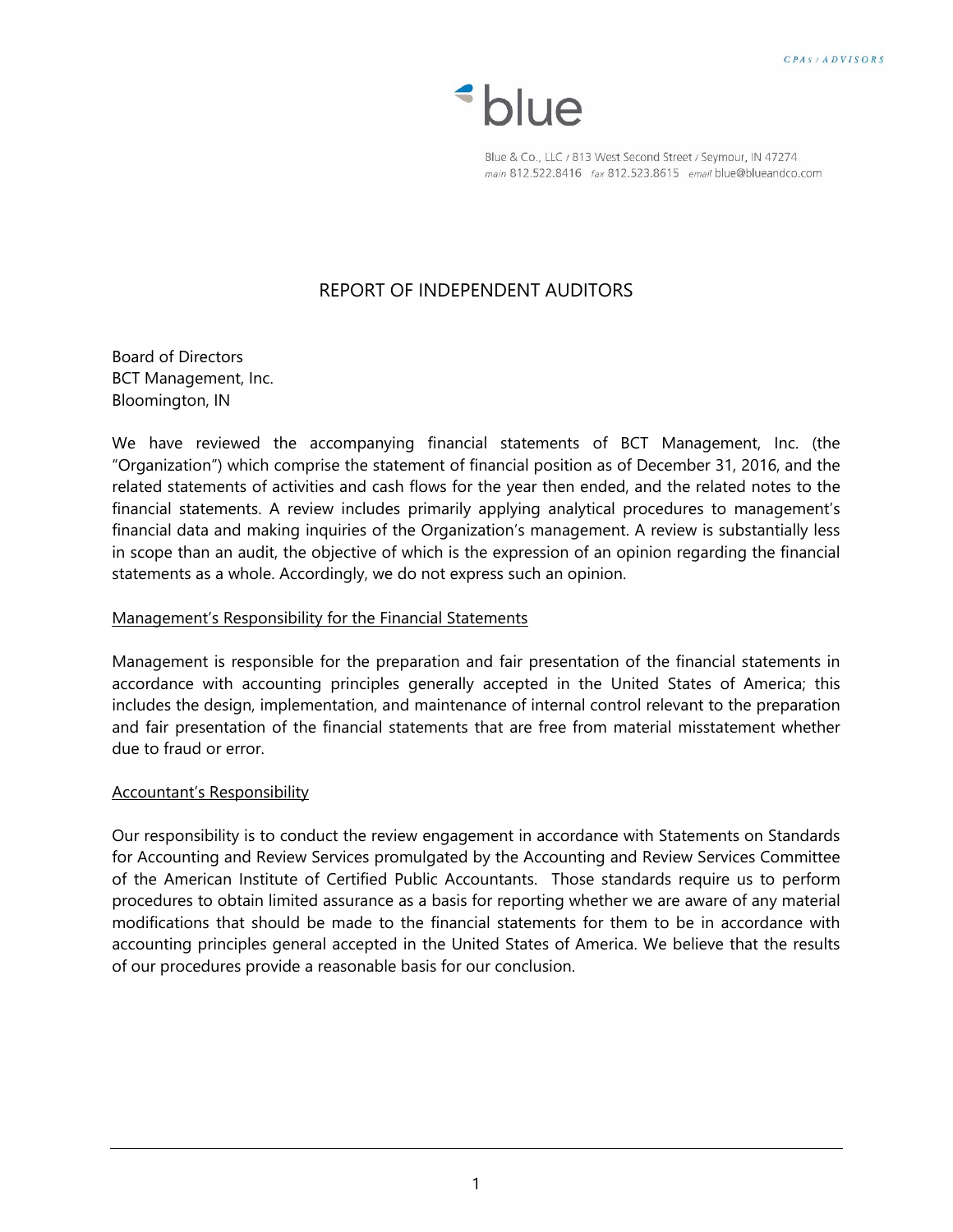### Accountant's Conclusion

Based on our review, we are not aware of any material modifications that should be made to the accompanying financial statements in order for them to be in conformity with accounting principles generally accepted in the United States of America.

Blue & Co., LLC

Seymour, Indiana

April 7, 2017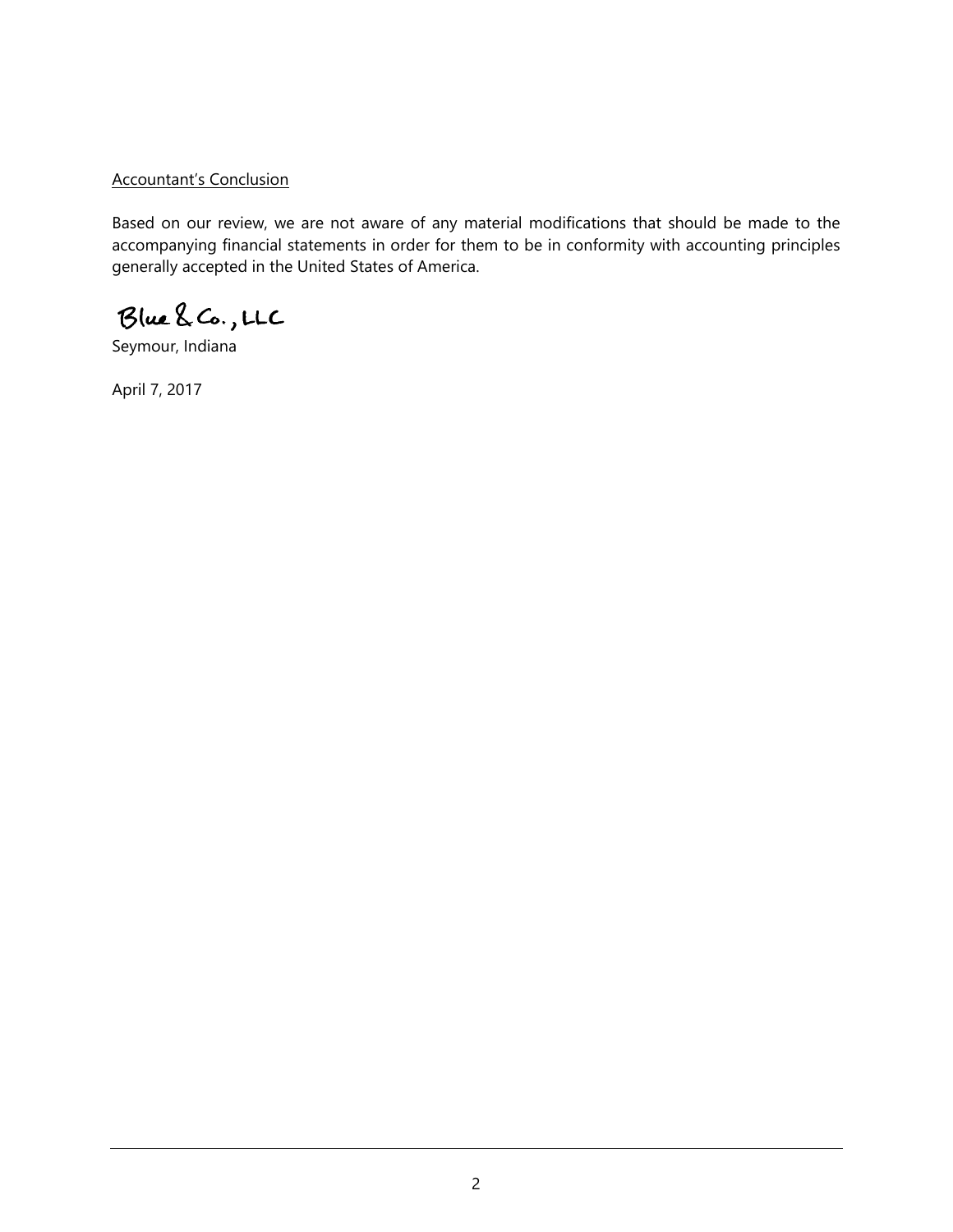# STATEMENT OF FINANCIAL POSITION DECEMBER 31, 2016

## **ASSETS**

| Cash                                     | \$<br>191,764 |
|------------------------------------------|---------------|
| Accounts receivable                      | 43,915        |
| Prepaid expenses                         | 7,779         |
| Equipment, net                           | 6,184         |
|                                          | \$<br>249,642 |
| <b>LIABILITIES AND NET ASSETS</b>        |               |
| <b>Liabilities</b>                       |               |
| Accounts payable                         | \$<br>6,744   |
| Payroll withholding and accrued expenses | 2,786         |
| Deferred revenue and customer deposits   | 95,550        |
| <b>Total liabilities</b>                 | 105,080       |
| <b>Net assets</b>                        |               |
| Unrestricted                             | 142,562       |
| Temporarily restricted                   | 2,000         |
| Total net assets                         | 144,562       |
|                                          | \$<br>249,642 |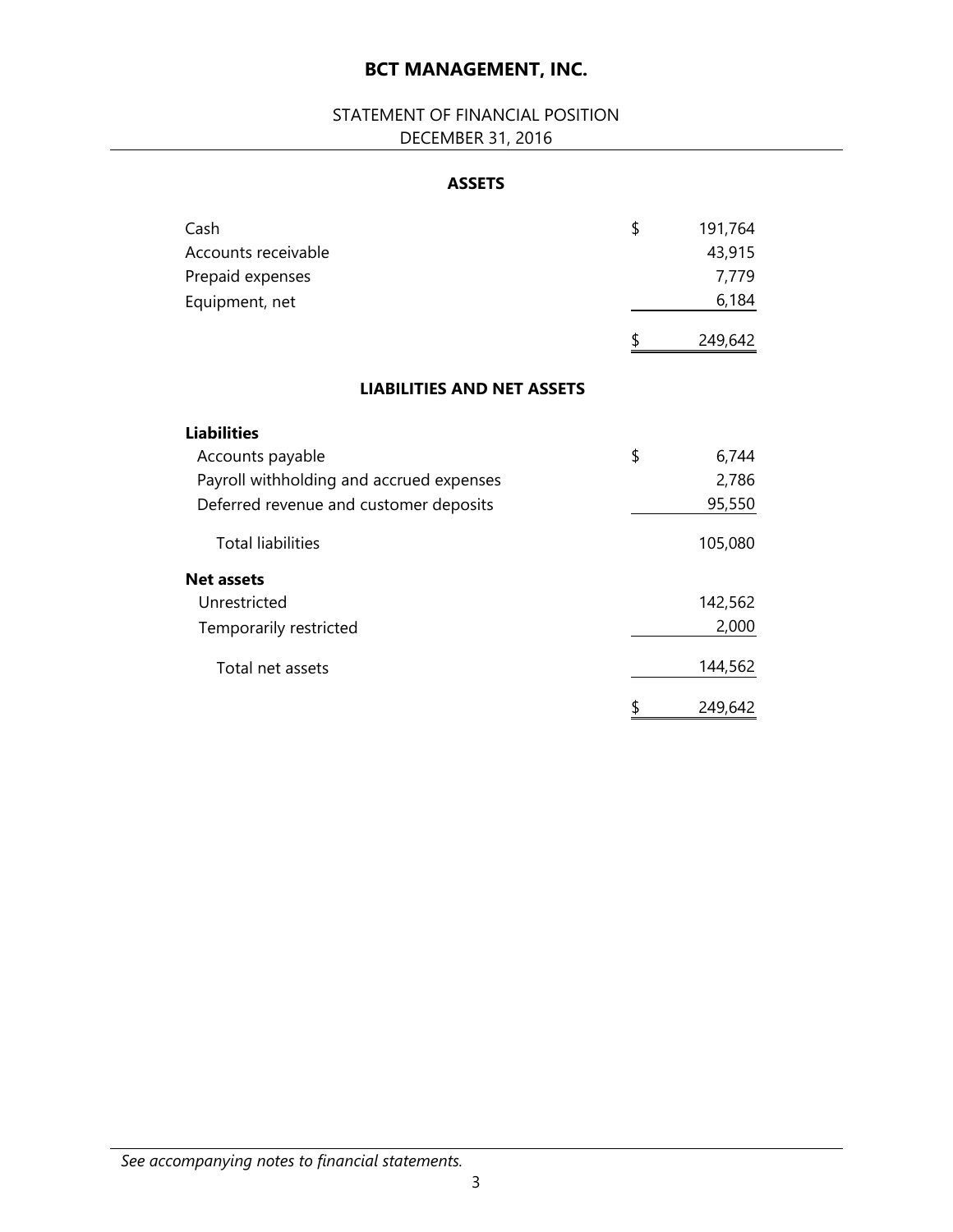# STATEMENT OF ACTIVITIES YEAR ENDED DECEMBER 31, 2016

|                                       | Unrestricted  | Temporarily<br>Restricted | Total         |
|---------------------------------------|---------------|---------------------------|---------------|
| <b>Revenues and support</b>           |               |                           |               |
| Performance revenue                   | \$<br>200,696 | \$<br>$-0-$               | \$<br>200,696 |
| Rental income                         | 178,039       | $-0-$                     | 178,039       |
| Other customer charges                | 100,599       | $-0-$                     | 100,599       |
| Contributions and grants              | 132,382       | 2,000                     | 134,382       |
| Support from City of Bloomington      | 50,000        | $-0-$                     | 50,000        |
| Concession revenue                    | 79,454        | $-0-$                     | 79,454        |
| In-kind contributions                 | 109,131       | $-0-$                     | 109,131       |
| Other revenue                         | 10,460        | $-0-$                     | 10,460        |
| Interest income                       | 48            | $-0-$                     | 48            |
| Net assets released from restrictions | 3,800         | (3,800)                   | $-0-$         |
| Total revenues and support            | 864,609       | (1,800)                   | 862,809       |
| <b>Expenses</b>                       |               |                           |               |
| Payroll and employee benefits         | 404,607       | $-0-$                     | 404,607       |
| Payroll taxes                         | 29,207        | $-0-$                     | 29,207        |
| Program costs                         | 224,149       | $-0-$                     | 224,149       |
| <b>Utilities</b>                      | 35,087        | $-0-$                     | 35,087        |
| Concession expense                    | 52,194        | $-0-$                     | 52,194        |
| Repairs and maintenance               | 54,488        | $-0-$                     | 54,488        |
| Office expenses                       | 14,758        | -0-                       | 14,758        |
| Public relations                      | 4,647         | $-0-$                     | 4,647         |
| Insurance                             | 20,591        | -0-                       | 20,591        |
| Depreciation                          | 933           | $-0-$                     | 933           |
| Professional fees                     | 16,382        | $-0-$                     | 16,382        |
| Bank charges and credit card fees     | 23,069        | -0-                       | 23,069        |
| Other administrative costs            | 11,349        | $-0-$                     | 11,349        |
| Total expenses                        | 891,461       | $-0-$                     | 891,461       |
| Change in net assets                  | (26, 852)     | (1,800)                   | (28, 652)     |
| Net assets, beginning of year         | 169,414       | 3,800                     | 173,214       |
| Net assets, end of year               | \$<br>142,562 | \$<br>2,000               | \$<br>144,562 |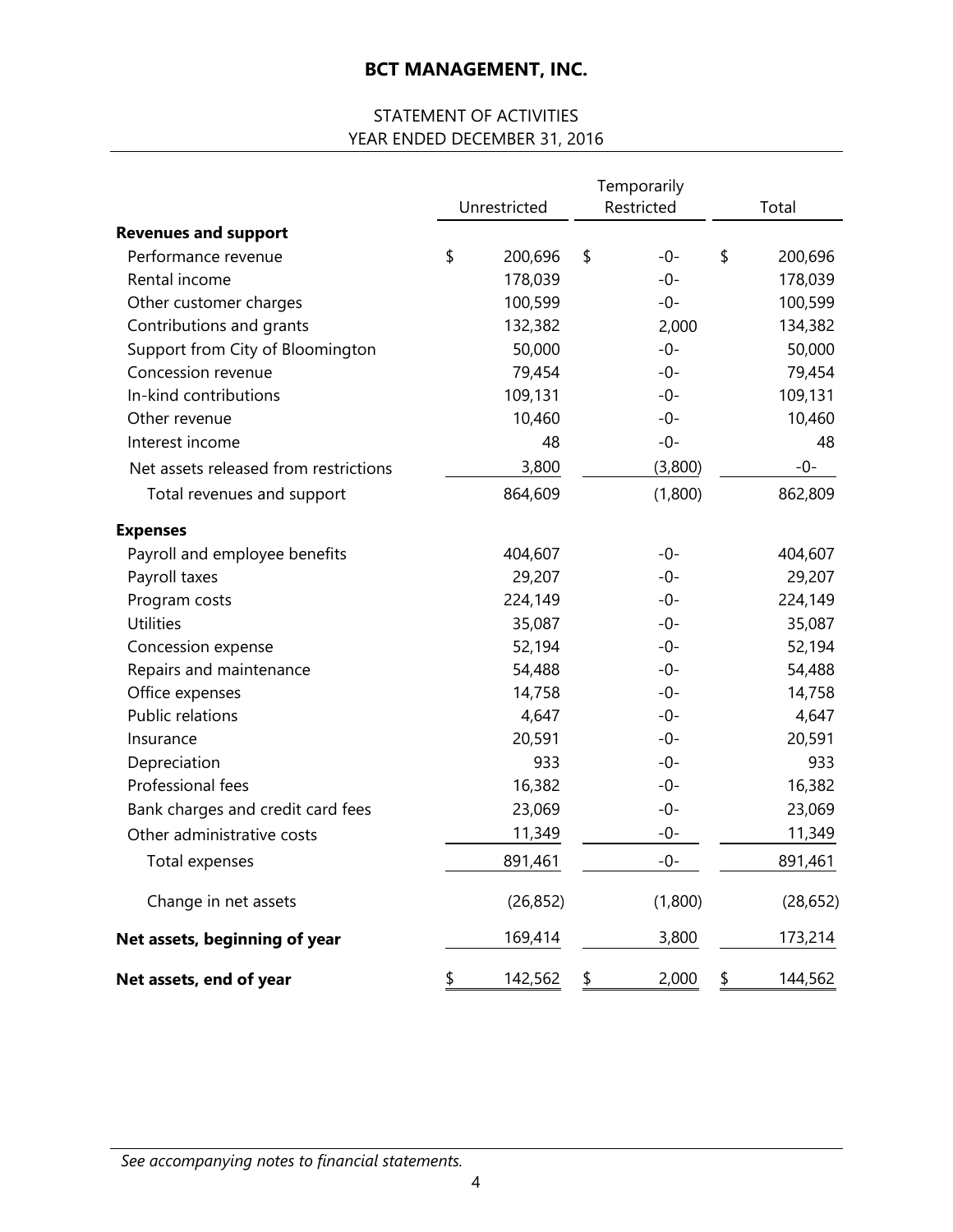# STATEMENT OF CASH FLOWS YEAR ENDED DECEMBER 31, 2016

| <b>Operating activities</b>                    |                 |
|------------------------------------------------|-----------------|
| Change in net assets                           | \$<br>(28, 652) |
| Adjustments to reconcile change in net assets: |                 |
| Depreciation                                   | 933             |
| Change in assets and liabilities:              |                 |
| Accounts receivable                            | (12,899)        |
| Prepaid expenses                               | (4,866)         |
| Accounts payable                               | (2,523)         |
| Payroll withholding and accrued expenses       | (4,653)         |
| Deferred revenue and customer deposits         | 71,036          |
| Net cash flows from operating activities       | 18,376          |
| <b>Investing activities</b>                    |                 |
| Purchases of property and equipment            | (7,000)         |
| Net change in cash                             | 11,376          |
| Cash, beginning of period                      | 180,388         |
| Cash, end of period                            | 191,764         |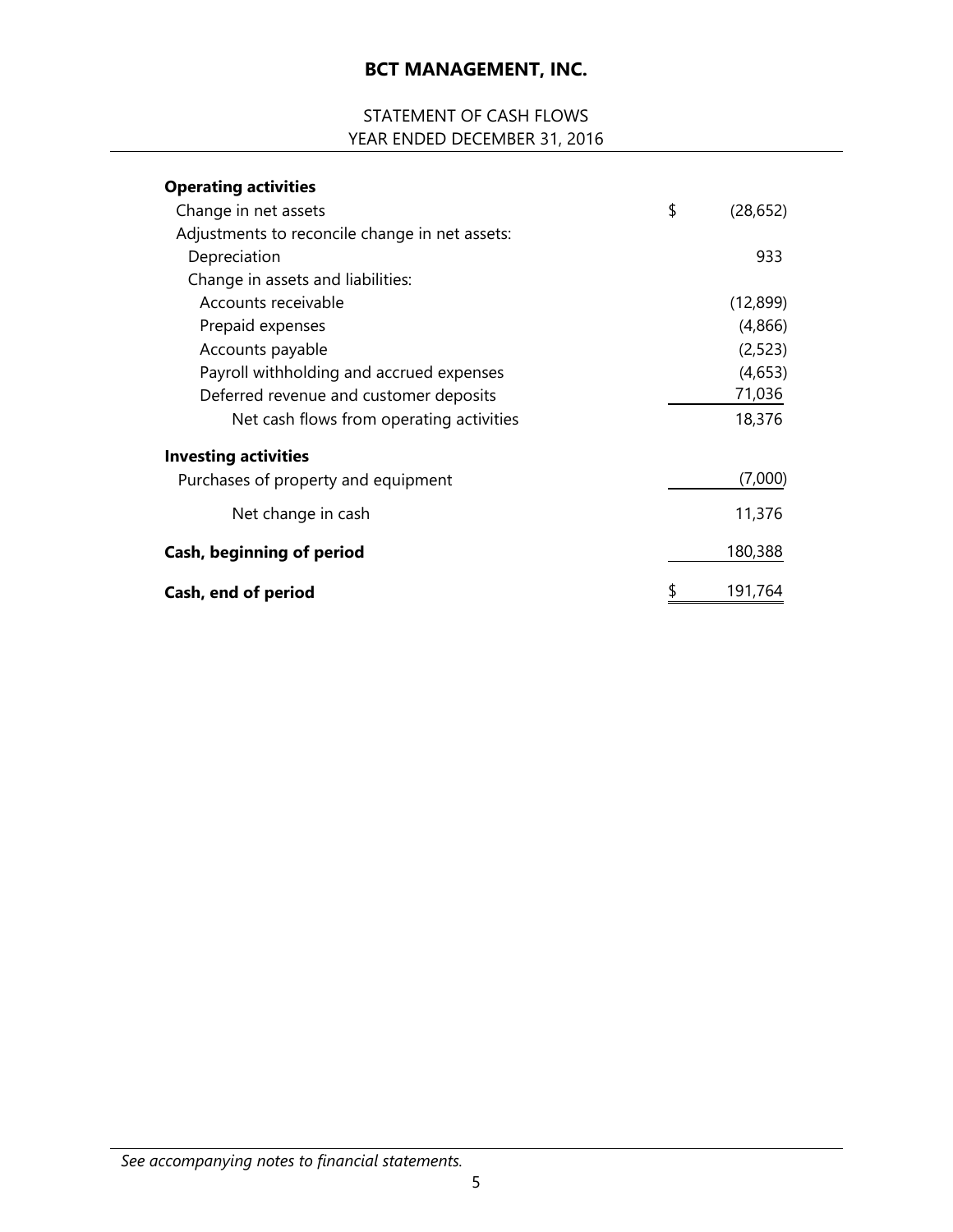### NOTES TO FINANCIAL STATEMENTS DECEMBER 31, 2016

#### **1. NATURE OF OPERATIONS AND SIGNIFICANT ACCOUNTING POLICIES**

#### Nature of Operations

BCT Management, Inc. (the "Organization") is a not-for-profit entity which began operations in 2001. The Organization's purpose is to develop, manage, and promote the Buskirk-Chumley Theatre (the theater) in Bloomington, Indiana. This includes managing the theater in accordance with a contract with the City of Bloomington.

#### Management's Estimates

Management uses estimates and assumptions in preparing financial statements in accordance with accounting principles generally accepted in the United States of America. Those estimates and assumptions affect the reported amounts of assets and liabilities and the reported revenues, support and expenses. Actual results could vary from the estimates that were used.

#### Basis of Presentation

Net assets, revenues, support, gains and losses are classified based on the existence or absence of donor-imposed restrictions. Accordingly, the net assets of the Organization are classified and reported as follows:

Unrestricted net assets – Net assets that are not subject to donor-imposed restrictions.

Temporarily restricted net assets – Net assets subject to donor-imposed restrictions relating to a stipulated purpose or a specified time. When a donor restriction expires, that is, when a stipulated time restriction ends or purpose restriction is accomplished, temporarily restricted net assets are reclassified to unrestricted net assets and reported in the Statement of Activities as net assets released from restrictions.

#### Accounts Receivable

Accounts receivable primarily arise from customer rentals. Accounts receivable are stated at the amount billed or net invoice amounts. Delinquent receivables are written off based on specific circumstances of the customer.

Management estimates an allowance for doubtful accounts receivable based on an evaluation of historical losses, current economic conditions, and other factors unique to the Organization's customer base. There was no allowance for doubtful accounts at December 31, 2016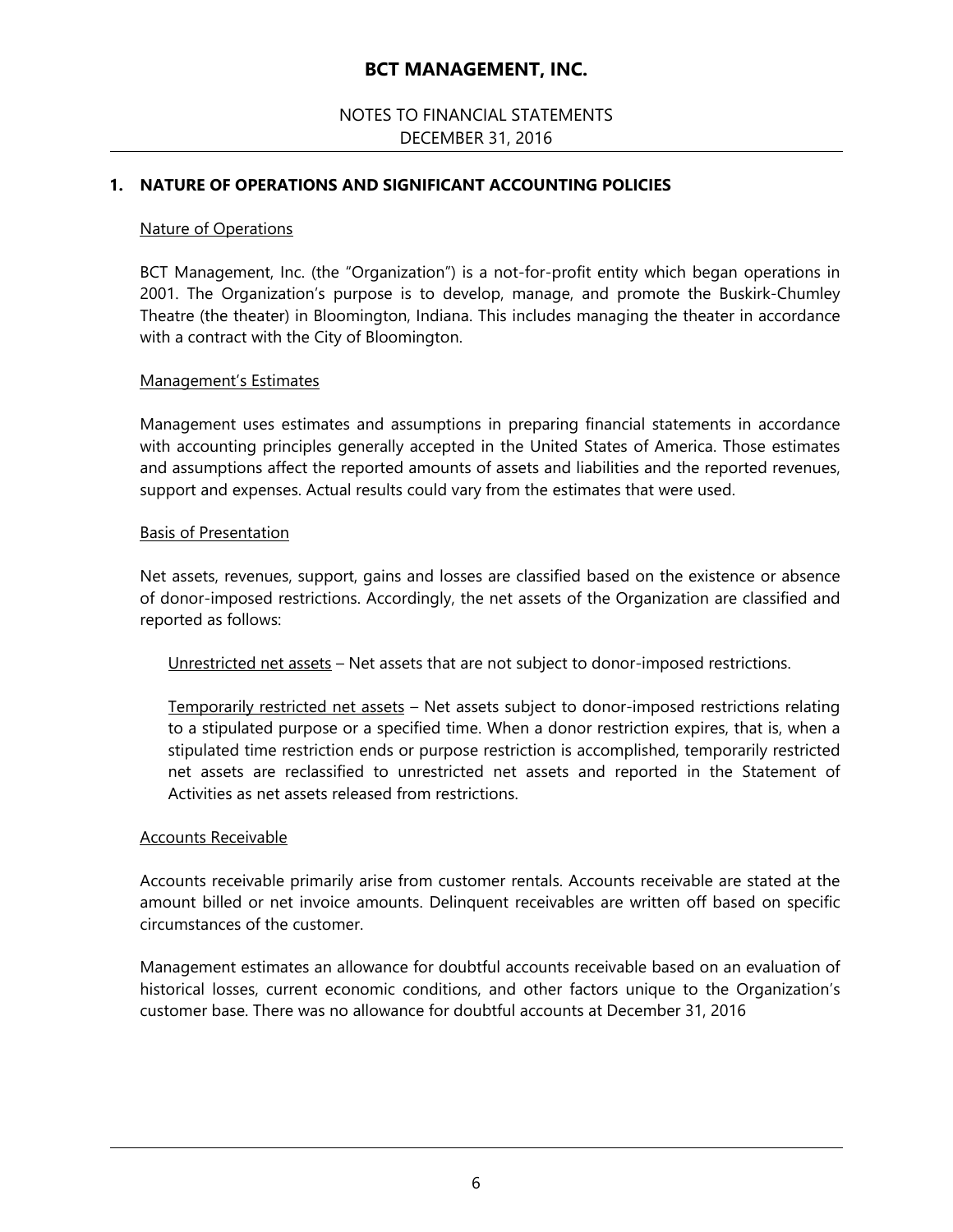### NOTES TO FINANCIAL STATEMENTS DECEMBER 31, 2016

#### **Equipment**

Equipment, including expenditures that substantially increase the useful lives of existing assets, is recorded at cost except for donations, which are recorded at fair value at the date of donation. Costs of ordinary maintenance and repairs are expensed as incurred. Equipment is being depreciated over its estimated useful life of 5 years using the straight-line method.

#### Deferred Revenue and Customer Deposits

Deferred revenue and customer deposits relate to performance revenue and funds held on behalf of organizations and individuals as deposits held for future events that were received during the year ended December 31, 2016 for events to be held subsequent to December 31, 2016.

#### Revenue and Support Recognition

Contributions, which include unconditional promises to give (pledges receivable), are recognized as support in the period the contribution is received or the promise is made.

Revenue and support that is not restricted by the donor is reported as an increase in unrestricted net assets. All donor-restricted support is reported as an increase in temporarily restricted net assets depending of the nature of the restriction. If a restriction is fulfilled in the same reporting period in which the contribution is received, the contribution is reported as unrestricted. When a restriction expires, temporarily restricted net assets are reclassified to unrestricted net assets and reported in the statement of activities as net assets released from restrictions. All other revenue is recognized when earned.

#### Rental Income

Rental income is recognized as revenue once the event has occurred.

#### In-Kind Contributions

The Organization receives in-kind contributions and contributed services from various donors. It is the policy of the Organization to record the estimated fair value of certain in-kind contributions as an expense in its financial statements, and similarly increase donations by a like amount. Contributions of services are recognized as revenue at their estimated fair value only when the services received create or enhance nonfinancial assets or require specialized skills possessed by the individuals providing the service and the service would typically need to be purchased if not donated. For the year ended December 31, 2016, in-kind contributed services of \$57,731 consisted of trained staffing provided through a university work study program and performed by students in fields related to the functions performed. In-kind contributions also included food, beverages, supplies and promotional costs totaling \$51,400 for the year ended December 31, 2016.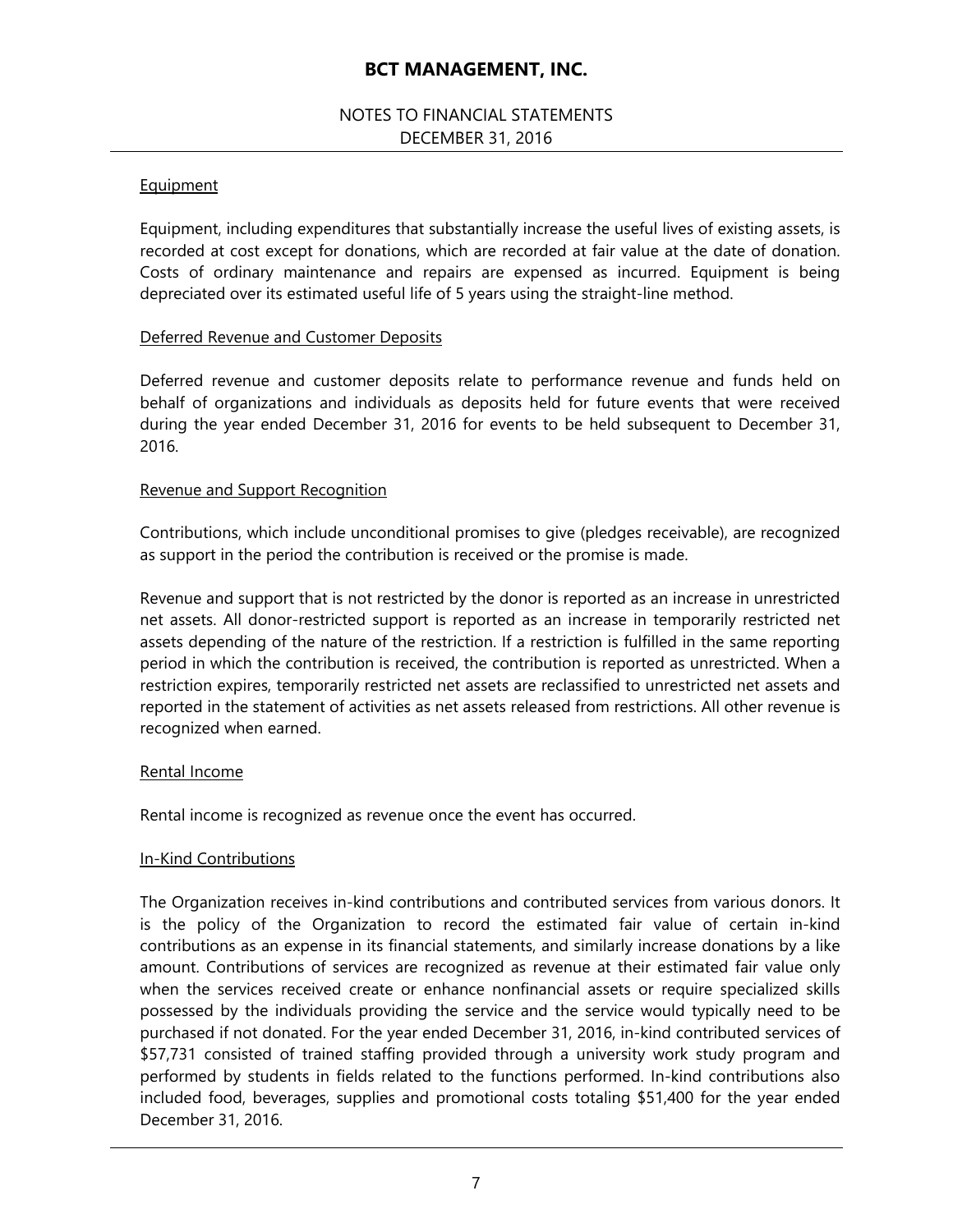### NOTES TO FINANCIAL STATEMENTS DECEMBER 31, 2016

#### Functional Allocation of Expenses

The costs of providing the various programs and supporting services have been summarized on a functional basis in the notes to financial statements. Accordingly, certain costs have been allocated among the programs and supporting services benefited. While the methods of allocation are considered appropriate, other methods could produce different results.

#### Income Taxes

The Organization is a not-for-profit corporation as described in Section 501(c)(3) of the United States Internal Revenue Code and is exempt from federal taxes on related income pursuant to Section 501(a) of the Code.

Accounting principles generally accepted in the United States of America require management to evaluate tax positions taken by the Organization and recognize a tax liability if the Organization has taken an uncertain position that more likely than not would not be sustained upon examination by various federal and state taxing authorities. Management has analyzed the tax positions taken by the Organization, and has concluded that as of December 31, 2016, there are no uncertain positions taken or expected to be taken that would require recognition of a liability or disclosure in the accompanying financial statements. The Organization is subject to routine audits by taxing jurisdictions; however, there are currently no audits for any tax periods in progress.

As such, the Organization is generally exempt from income taxes. However, the Organization is required to file Federal Form 990 – Return of Organization Exempt from Income Tax which is an informational return only.

#### Going Concern Evaluation

Management evaluates whether there are conditions or events that raise substantial doubt about the Organization's ability to continue as a going concern for a period of one year from the date the financial statements are available to be issued.

#### Recently Issued Accounting Standards

On May 28, 2014, the Financial Accounting Standards Board (FASB) issued Accounting Standards Update (ASU) No. 2014-09, *Revenue from Contracts with Customers (Topic 606)*. The core principle of this new guidance is that "an entity should recognize revenue to depict the transfer of promised goods or services to customers in an amount that reflects the consideration to which the entity expects to be entitled in exchange for those goods or services". On August 12, 2015, the FASB further amended this guidance and issued ASU No. 2015-14, *Revenue from Contracts with Customers (Topic 606),* which deferred the effective date for all entities by one year. These new standards, which the Organization is not required to adopt until its year ending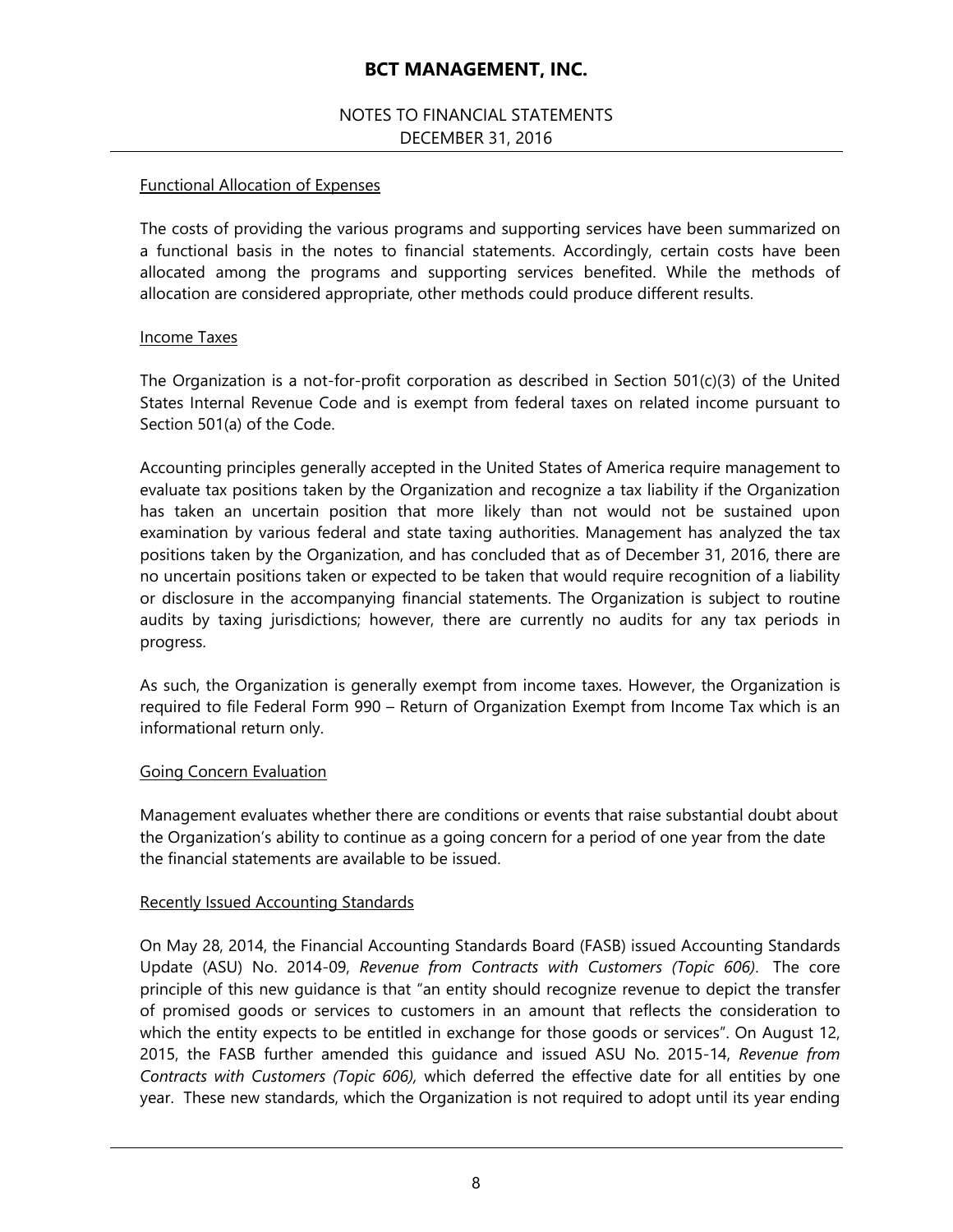### NOTES TO FINANCIAL STATEMENTS DECEMBER 31, 2016

December 31, 2019, deal with the timing of reporting revenues from contracts with customers, and disclosures related thereto.

On August 18, 2016, the FASB issued ASU No. 2016-14, *Presentation of Financial Statements of Not-for-Profit Entities (Topic 958)* that amends how a not-for-profit organization classifies its net assets, as well as the information it presents in financial statements and notes about its liquidity, financial performance, and cash flows. This new standard, which the Organization is not required to adopt until its year ending December 31, 2018, requires improved presentation and disclosures to help not-for-profits provide more relevant information about their resources (and the changes in those resources) to donors, grantors, creditors, and other users. This ASU completes the first phase of a two phase project to amend not-for-profit financial reporting requirements.

The Organization is presently evaluating the effects that these ASUs will have on its future financial statements, including related disclosures.

#### Subsequent Events

The Organization has evaluated events or transactions occurring subsequent to the Statement of Financial Position date for recognition and disclosure in the accompanying financial statements through the date the financial statements are available to be issued, which is April 7, 2017.

#### **2. EQUIPMENT**

Equipment consists of the following at December 31, 2016:

| Equipment                     | 17,804 |
|-------------------------------|--------|
| Less accumulated depreciation | 11,620 |
|                               | 6.184  |

#### **3. TEMPORARILY RESTRICTED NET ASSETS**

Temporarily restricted net assets of \$2,000 at December 31, 2016 are restricted for a summer movie-making program.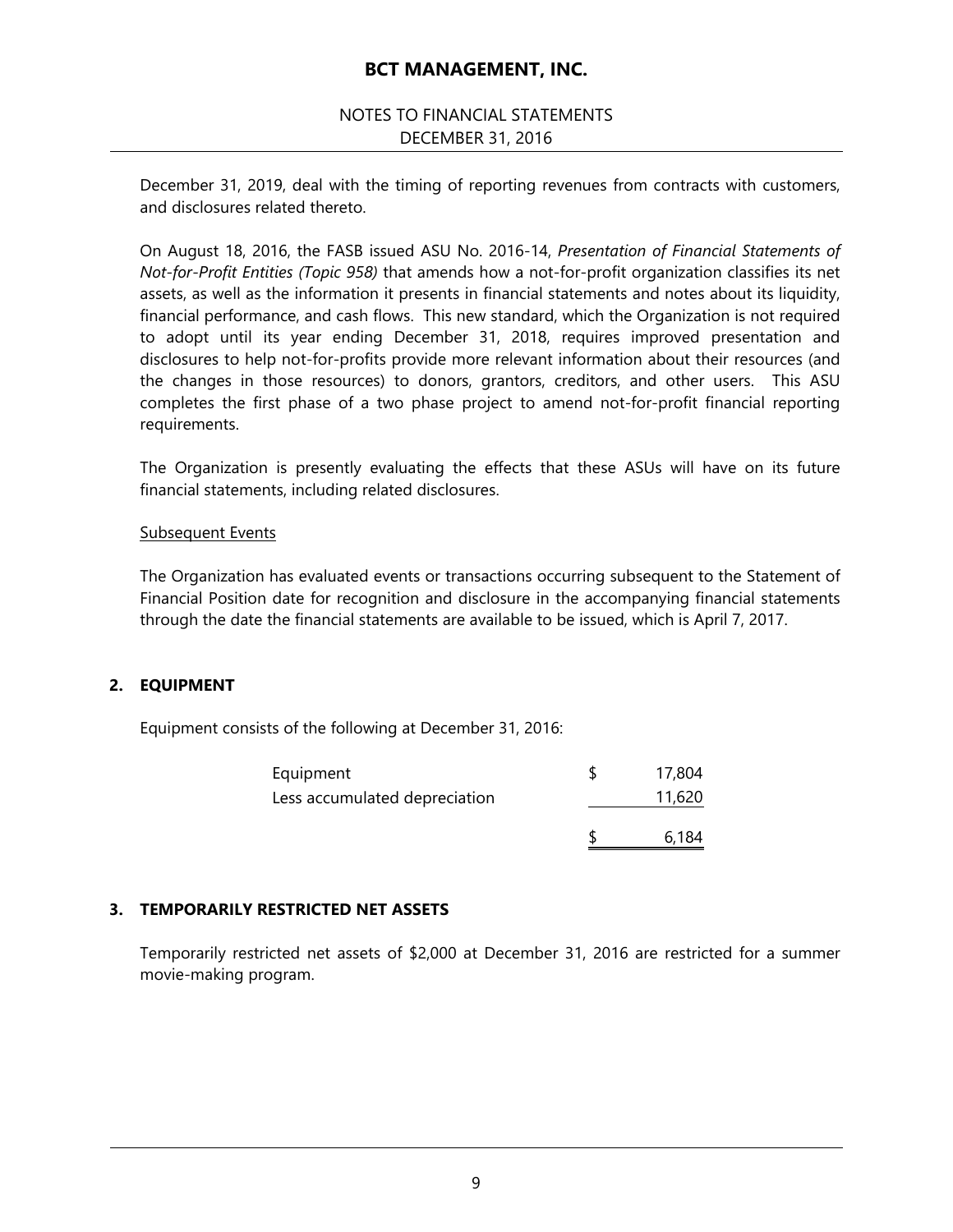#### NOTES TO FINANCIAL STATEMENTS DECEMBER 31, 2016

Temporarily restricted net assets released from purpose restrictions during the year ended December 31, 2016 are as follows:

| History Hall renovation<br>Future event | 1,800<br>2,000 |
|-----------------------------------------|----------------|
|                                         | 3,800          |

#### **4. MANAGEMENT CONTRACT**

The Organization manages the theater under the terms of an agreement with the City of Bloomington, which owns the theater. An agreement was executed in November 2015 which provided funding of \$50,000 for operations and up to \$74,000 for selected equipment replacement and unexpected and/or emergency building repairs in the 2016 calendar year. A similar agreement was executed in November 2016 for the 2017 calendar year.

#### **5. FUNCTIONAL EXPENSES**

The Organization operates the theater. Expenses related to providing this service for the year ended December 31, 2016 are classified as follows:

|                        | 891,461 |
|------------------------|---------|
| Fundraising            | 51,589  |
| Management and general | 109,354 |
| Program services       | 730,518 |

#### **6. LABOR CONTRACT**

Most employees of the Organization are compensated in accordance with a series of contracts between the Organization and Bloomington Local No. 618 of the International Alliance of Theatrical Stage Employee, Movie Picture Technicians, Artist and Allied Craft of the United States and Canada. The contracts require that covered positions be staffed by union members and sets terms for service, benefits, and compensation. The contracts are annually revised or renewed. The latest contract expires December 31, 2016. Total compensation expense under the contracts during the year ended December 31, 2016 was \$94,176.